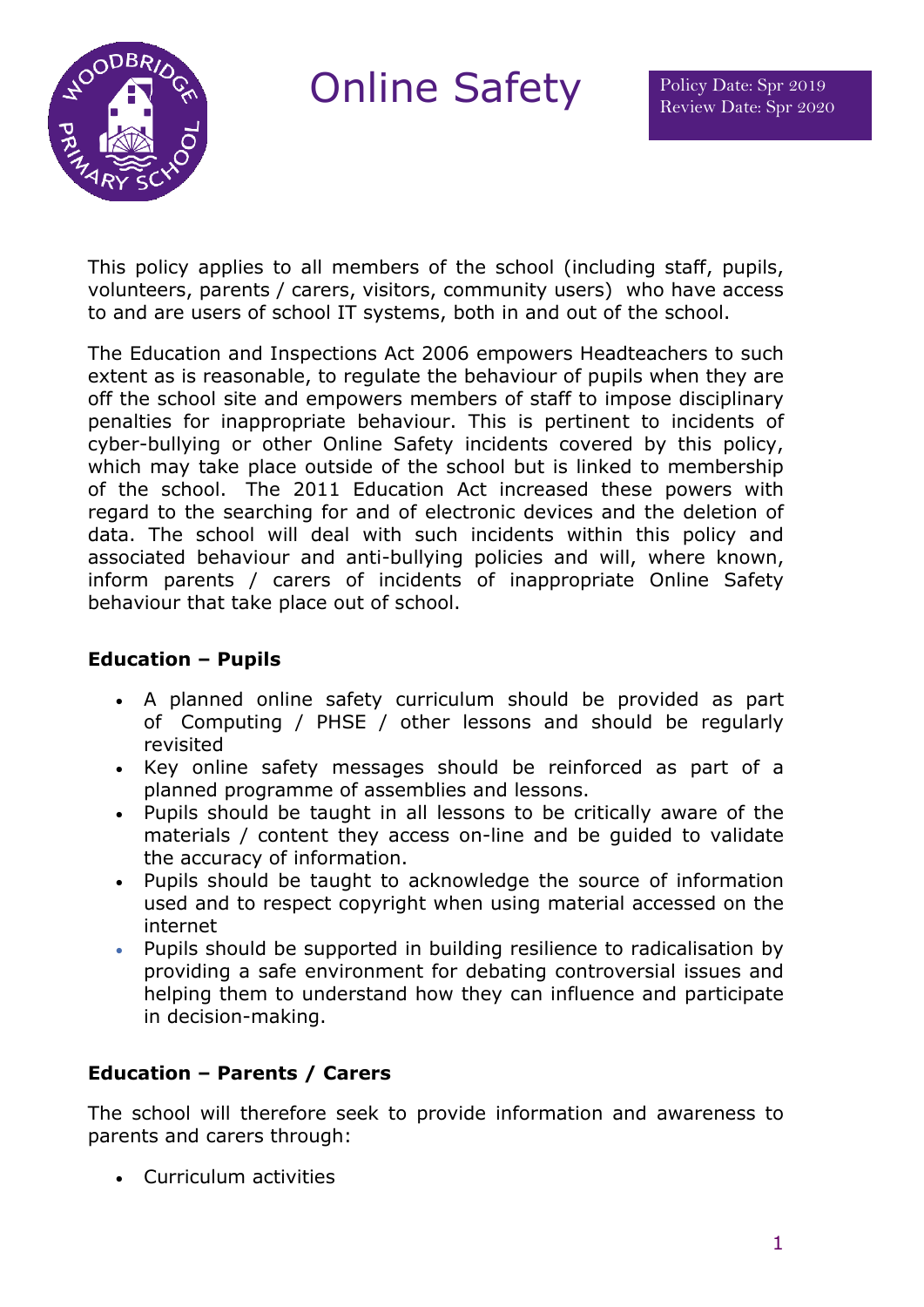- Letters, newsletters, web site
- Parents / Carers evenings / sessions/ online courses
- High profile events / campaigns e.g. Safer Internet Day
- Reference to the relevant websites / publications

### **Education & Training – Staff / Volunteers**

- A planned programme of formal online safety training will be made available to staff. This will be regularly updated and reinforced. An audit of the online safety training needs of all staff will be carried out regularly.
- All new staff should receive online safety training as part of their induction programme, ensuring that they fully understand the school Online Safety Policy and Acceptable Use Agreements.
- The Online Safety Coordinator will receive regular updates through attendance at external training events (eg from CEOP/ LA / other relevant organisations) and by reviewing guidance documents released by relevant organisations.
- This Online Safety Policy and its updates will be presented to and discussed by staff in staff or team meetings / INSET days.
- The Online Safety Coordinator will provide advice / guidance / training to individuals as required.

Governors should take part in online safety training / awareness sessions,

#### **Technical – infrastructure / equipment, filtering and monitoring**

School technical systems will be managed in ways that ensure that the school meets recommended technical requirements.

- There will be regular reviews and audits of the safety and security of school technical systems
- Servers, wireless systems and cabling must be securely located and physical access restricted
- All users will have clearly defined access rights to school technical systems and devices.
- All users will be provided with a username and password. Users are responsible for the security of their username and password *.*
- Internet access is filtered for all users
- Internet filtering should ensure that children are safe from terrorist and extremist material when accessing the internet.
- Personal data cannot be sent over the internet or taken off the school site unless safely encrypted or otherwise secured.

#### **Mobile Technologies**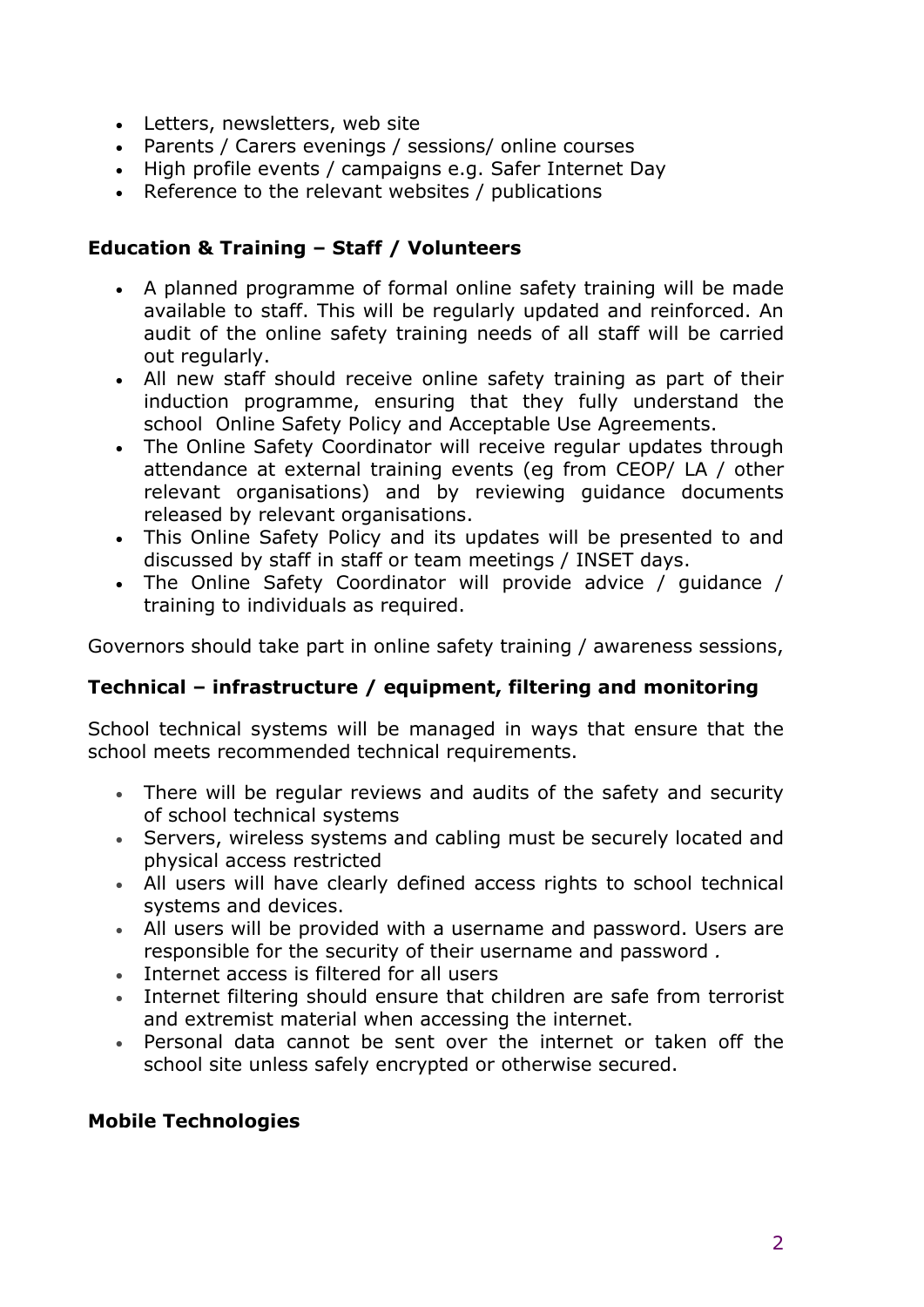The school Acceptable Use Agreements for staff, pupils/students and parents/carers states the appropriate use of mobile technologies. There is also a separate policy for Mobile Technology/ BYOD

### **Use of digital and video images**

- When using digital images, staff should inform and educate pupils about the risks associated with the taking, use, sharing, publication and distribution of images. In particular they should recognise the risks attached to publishing their own images on the internet e.g. on social networking sites.
- Written permission from parents or carers will be obtained before photographs of students / pupils are published on the school website / social media / local press.
- In accordance with guidance from the Information Commissioner's Office, parents / carers are welcome to take videos and digital images of their children at school / academy events for their own personal use (as such use in not covered by the Data Protection Act). To respect everyone's privacy and in some cases protection, these images should not be published / made publicly available on social networking sites, nor should parents / carers comment on any activities involving other *pupils* in the digital / video images.
- Pupils must not take, use, share, publish or distribute images of others without their permission
- Pupils' full names will not be used anywhere on a website or blog, particularly in association with photographs.
- Pupil's work can only be published with the permission of the student / pupil and parents or carers.

# **Data Protection**

#### **The school will ensure that:**

- It will hold the minimum personal data necessary to enable it to perform its function and it will not hold it for longer than necessary for the purposes it was collected for.
- Every effort will be made to ensure that data held is accurate, up to date and that inaccuracies are corrected without unnecessary delay.
- All personal data will be fairly obtained in accordance with the "Privacy Notice" and lawfully processed in accordance with the "Conditions for Processing".
- It has a Data Protection Policy
- It is registered as a Data Controller for the purposes of the Data Protection Act (GDPR 2018)

#### **Staff will ensure that they:**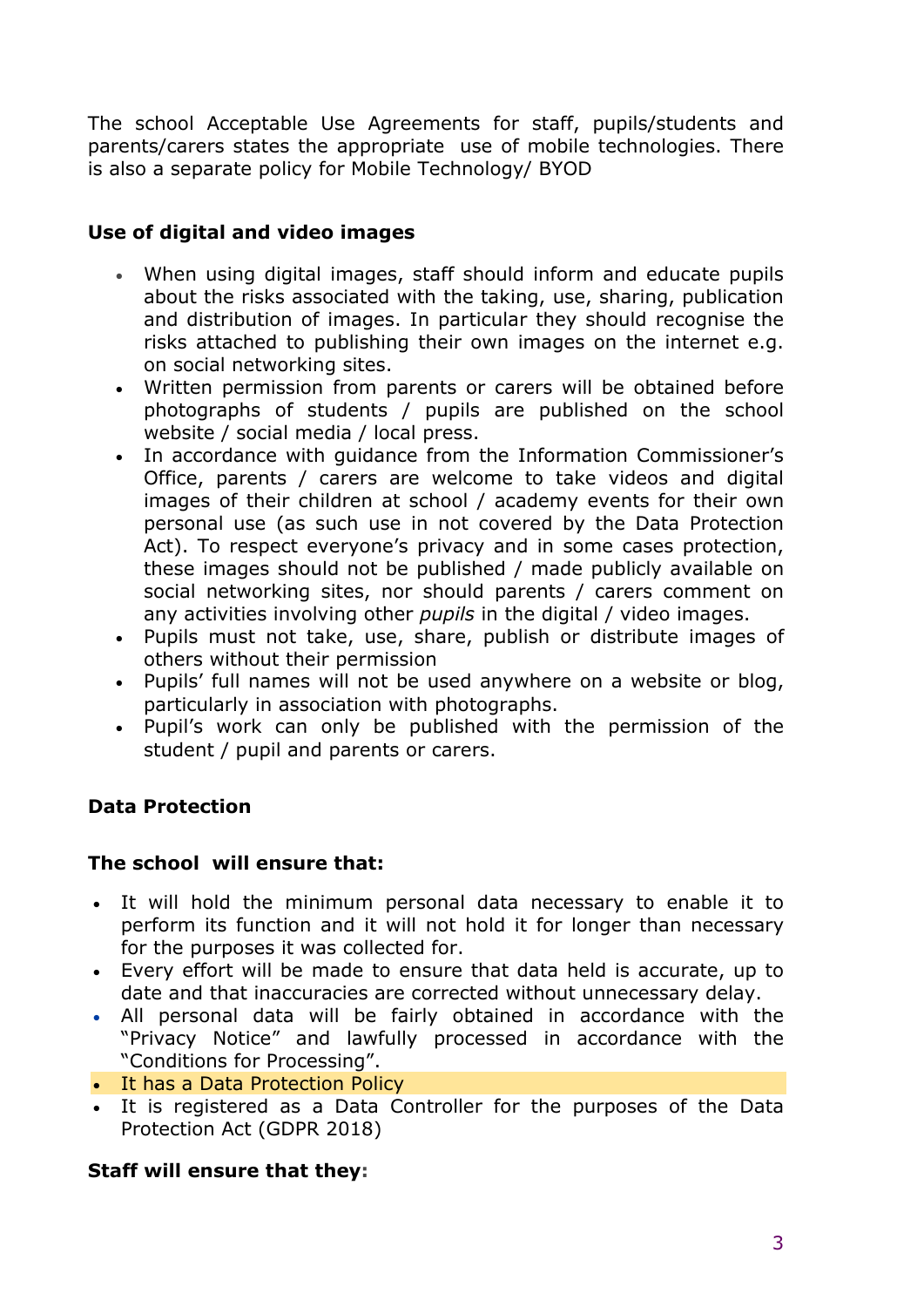- At all times take care to ensure the safekeeping of personal data, minimising the risk of its loss or misuse.
- Use personal data only on secure password protected computers and other devices, ensuring that they are properly "logged-off" at the end of any session in which they are using personal data.
- Transfer data using encryption and secure password protected devices or the data must be encrypted and password protected
- The device used for transferring the data has virus and malware checking software
- The transferred data must be deleted from any device, in line with school policy once it has been transferred or its use is complete (See Data Trail Doc)

# **Communications:**

- The official school email service may be regarded as safe and secure and is monitored. Users should be aware that email communications are monitored.
- Users must immediately report, to the nominated person in accordance with the school policy, the receipt of any communication that makes them feel uncomfortable, is offensive, discriminatory, threatening or bullying in nature and must not respond to any such communication.
- Any digital communication between staff and students / pupils or parents / carers (email, social media, chat, blogs, VLE etc) must be professional in tone and content.
- Pupils at KS2 and above will be provided with individual school email addresses for educational use.
- Pupils should be taught about online safety issues, such as the risks attached to the sharing of personal details. They should also be taught strategies to deal with inappropriate communications and be reminded of the need to communicate appropriately when using digital technologies.
- Personal information should not be posted on the school website and only official email addresses should be used to identify members of staff.

# **Social Media - Protecting Professional Identity**

The school provides the following measures to ensure reasonable steps are in place to minimise risk of harm to pupils, staff and the school through:

- Ensuring that personal information is not published
- Training is provided including: acceptable use; social media risks; checking of settings; data protection; reporting issues.